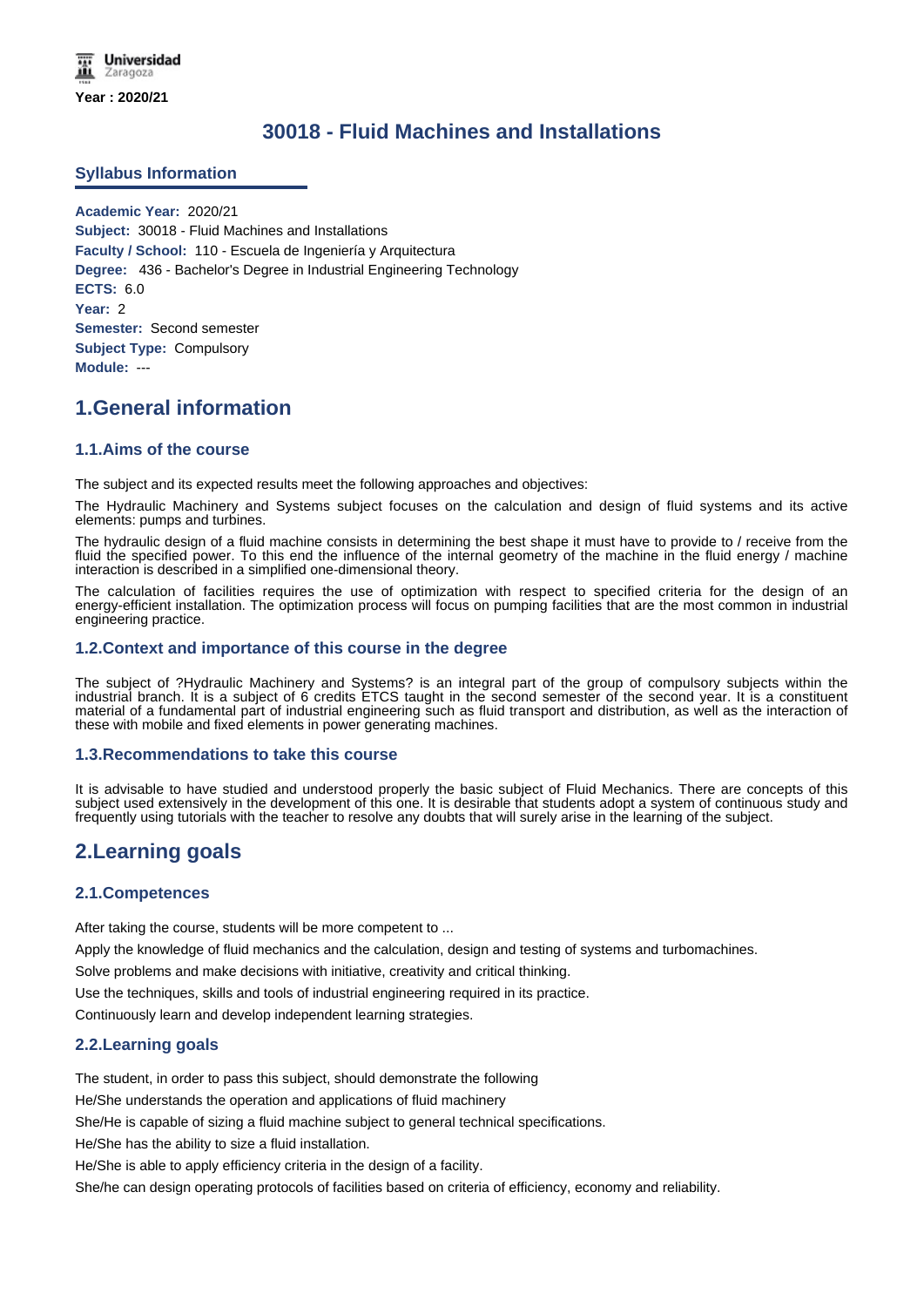## **2.3.Importance of learning goals**

Graduates in Industrial Engineering Technologies will face in their professional life many situations in which in one way or another will have to work with facilities using fluids. This subject is the key for them to be designed with basic criteria of energy efficiency.

# **3.Assessment (1st and 2nd call)**

## **3.1.Assessment tasks (description of tasks, marking system and assessment criteria)**

The student can choose between two ways of assessment: by means of a global exam or by means of partial exams.

#### **1: Global exam**

According to the exam schedule published by the school there will be two calls for the global exam. In both calls a comprehensive written test of the subject, which will account for 100% of the final grade will be held.

The overall written test will consist three parts

- Problem # 1 (30% of the final grade)

- Problem # 2 (30%)

- Theoretical and practical questions about:

Theory (30%)

Lab work (10%)

A minimum of 3 points out of 10 is required in each of the parts of the exam (Problem #1, Problem #2, Theory and Lab work) to qualify for the global average.

If a student has chosen to not do the scheduled laboratory work along the course, evaluation of this part will be done through a practical test in the laboratory. This test will replace the questions related to the lab work in the written exam, which will also result in 10% of the final grade. The student must obtain a minimum score of 3 out of 10 to average with the rest of the blocks.

#### **2: Partial Exams**

If so desired, the student can sit two partial exams. The first will be held midcourse and the second one together with the final examination of the first call. To follow this method of evaluation, the student must do all the laboratory sessions and submit the team works proposed during the course. The taking of these partial exams means that the first call of examination is used up.

If the first partial exam is not passed, the student cannot sit for the second one, but he must sit for the global exam. If the student passes the first partial exam, he may choose to sit only for the second partial exam or for the global exam on the first call.

The structure of the first partial exam is as follows:

- Problem (30% of the final score)
- Theory related questions and exercises (15%)
- The structure of the the second test is as follows:
- Problem (30%)
- Theoretical and lab work related questions and exercises:

Theory (15%)

Lab work (7.5%)

A minimum of 3 points out of 10 is required in each of the parts of the exam (Problem #1, Problem #2, Theory and Lab work) to qualify for the global average.

The team works proposed during the course will account for 2.5% of the final grade.

## **4.Methodology, learning tasks, syllabus and resources**

#### **4.1.Methodological overview**

For the subject a learning process is designed based on the following:

1. Lectures, given to the entire group, in which the teacher will explain the theory of the subject and resolve problems relevant to the calculation of duct systems and the geometry of pumps/turbines.

2. Lab. These practices are highly recommended for a better understanding of the subject because elements described and calculated on the blackboard are seen in actual operation.

3. Tutorials related to any topic of the subject.